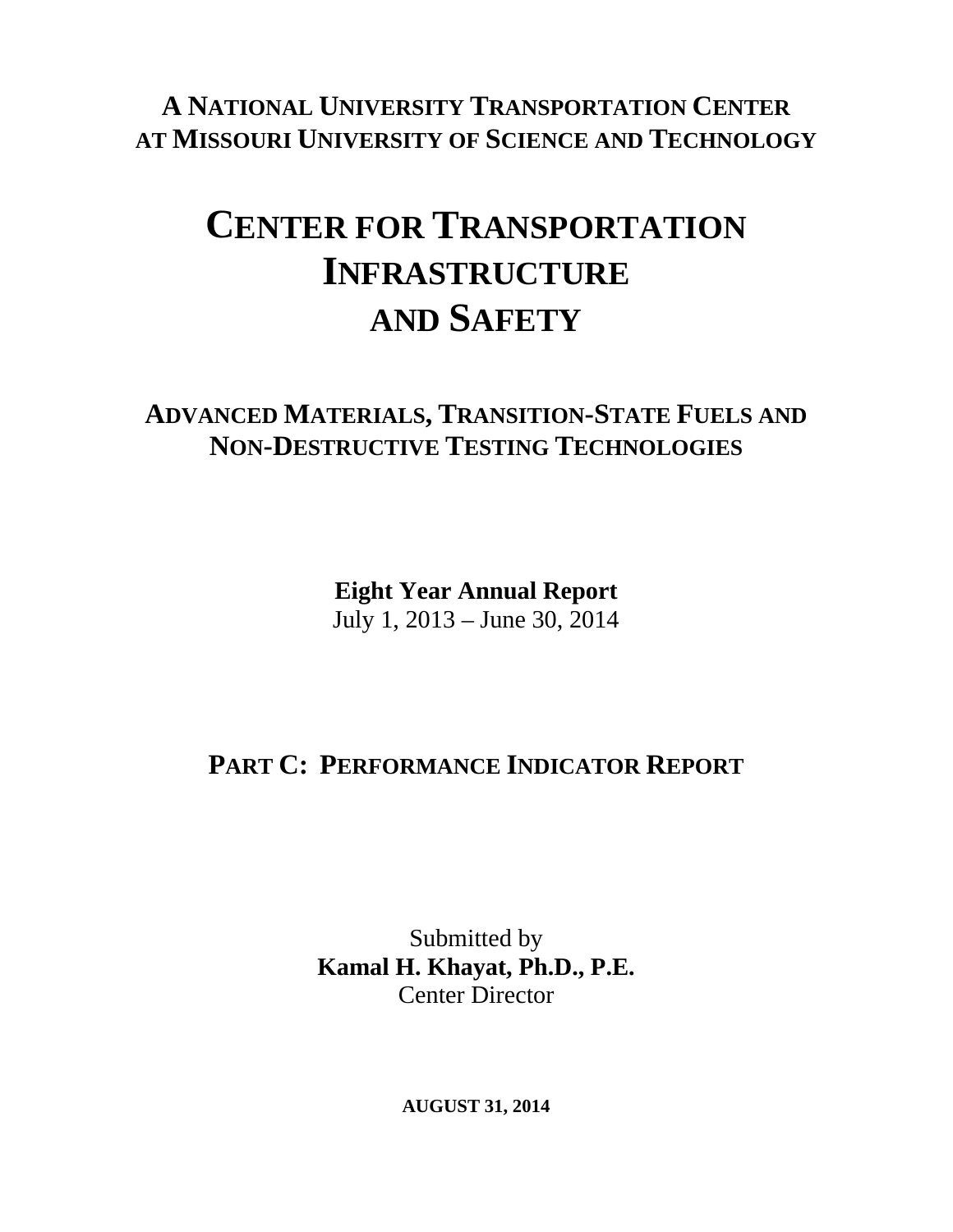# Eight Year Annual Report<br>Part C: Performance Indicator Report

#### **Table of Contents**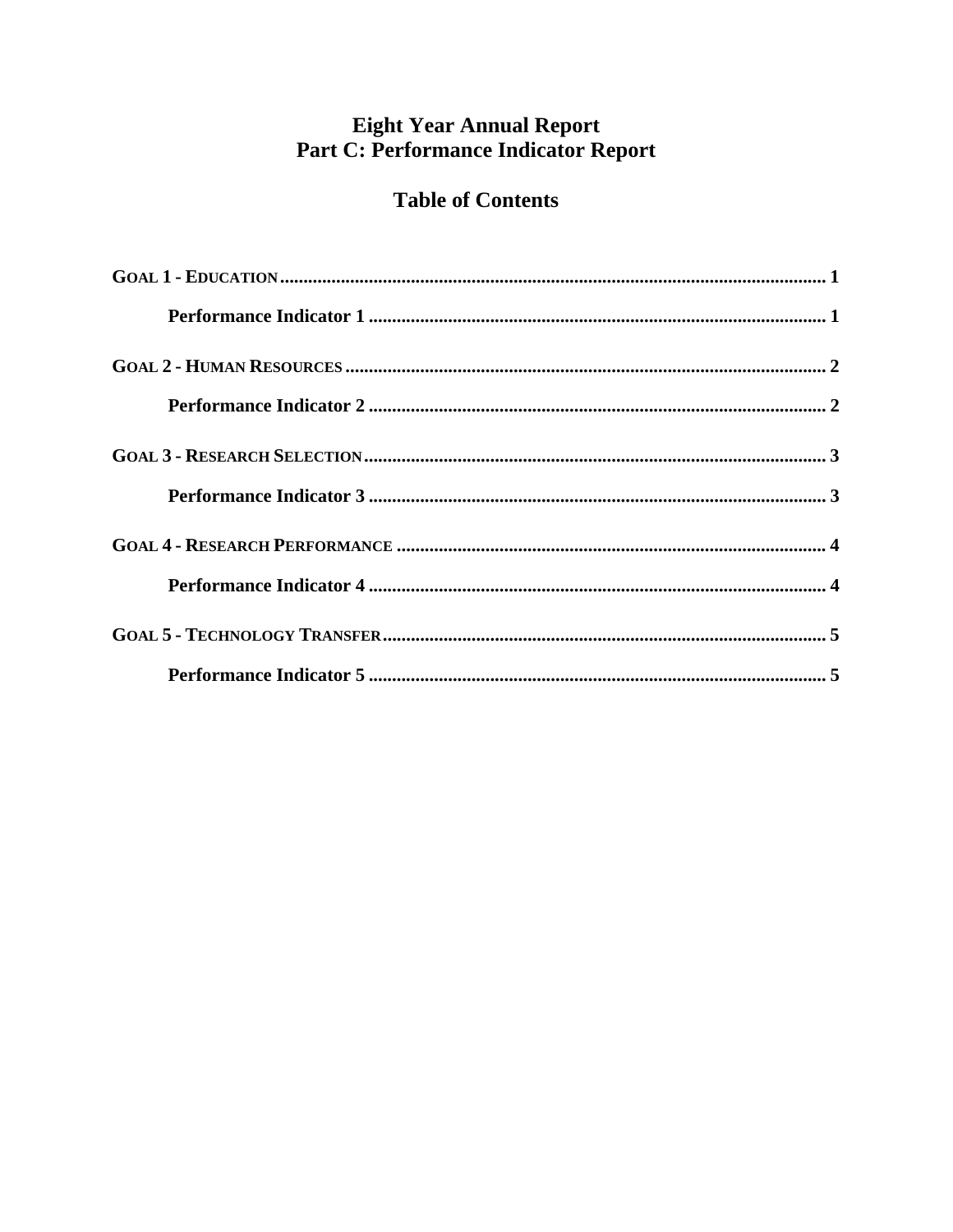## **GOAL 1 – EDUCATION**

Goal: A multidisciplinary program of course work and experiential learning that reinforces the Center's mission and theme.

#### **Performance Indicator 1**

Information about the Center's transportation education program for the academic year(s) being reported (Year VIII), in comparison with the baseline (Base) provided in the Appendix of the Center's Strategic Plan.

| <b>Transportation Education</b>                                              | <b>Base</b> | 2013-2014 |
|------------------------------------------------------------------------------|-------------|-----------|
| 1a. Cumulative number of transportation-related courses:                     | 89          | 70        |
| Undergraduate:                                                               | 43          | 35        |
| Graduate:                                                                    | 46          | 35        |
| 1b. Number of students participating in transportation research<br>projects: | 149         | 273       |
| Undergraduate:                                                               | 118         | 210       |
| Graduate:                                                                    | 29          | 63        |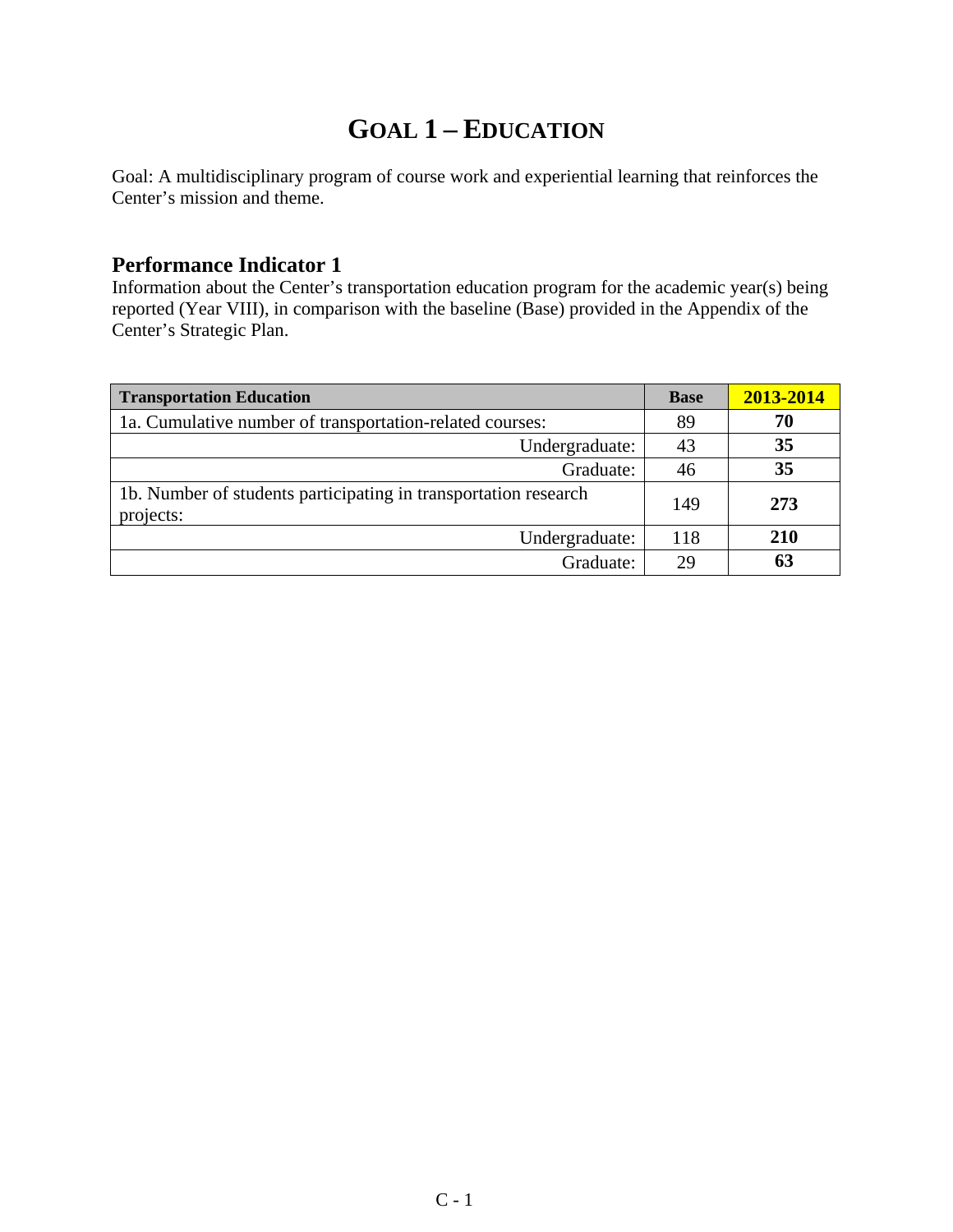### **GOAL 2 - HUMAN RESOURCES**

Goal: An increased number of students, faculty and staff, who are attracted to and substantively involved in the undergraduate, graduate and professional programs of the Center.

#### **Performance Indicator 2**

Information about the Center's transportation education program for the academic year(s) being reported (Year VIII), in comparison with the baseline data (Base) provided in the Appendix of the Center's Strategic Plan.

| <b>Human Resources</b>                                                         | Master's    |           | <b>Doctorate</b> |           |             | <b>Total</b> |
|--------------------------------------------------------------------------------|-------------|-----------|------------------|-----------|-------------|--------------|
|                                                                                | <b>Base</b> | 2013-2014 | <b>Base</b>      | 2013-2014 | <b>Base</b> | 2013-2014    |
| 2a. Cumulative number of<br>transportation-related<br>advanced degree programs | 5           |           | 5                | 5         | 10          | 10           |
| 2b. Numbers of Students<br>Enrolled                                            | 13          | 21        | 16               | 42        | 29          | 63           |
| 2c. Number of Students<br><b>Receiving Degrees</b>                             |             |           | $\overline{2}$   | 9         | 3           | 14           |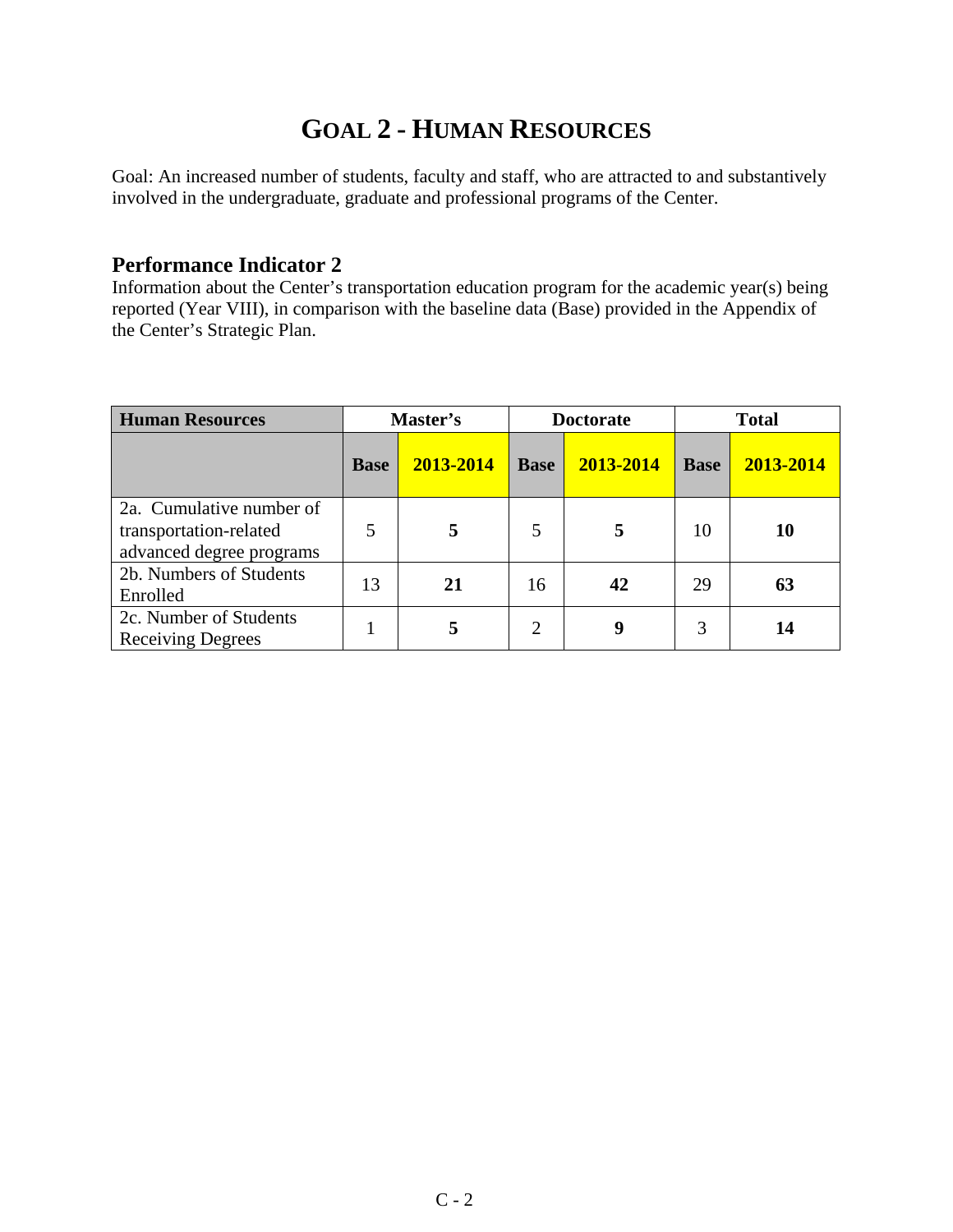## **GOAL 3 - RESEARCH SELECTION**

Goal: An objective process for selecting and reviewing research that balances multiple objectives of the program.

#### **Performance Indicator 3**

Information about the Center's transportation research selection process during the academic year(s) being reported (Year VIII).

| <b>Transportation Research Selection</b>              | 2013-2014 |
|-------------------------------------------------------|-----------|
| 3a. Research Projects Awarded by Center               |           |
| 3b. Number of those projects that you consider to be: |           |
| basic research                                        |           |
| advanced research                                     |           |
| applied research                                      |           |
| 3c. Total Budgeted Costs for Those Projects           | \$217,916 |

\* \$ Grand total includes NUTC match, non-federal and federal totals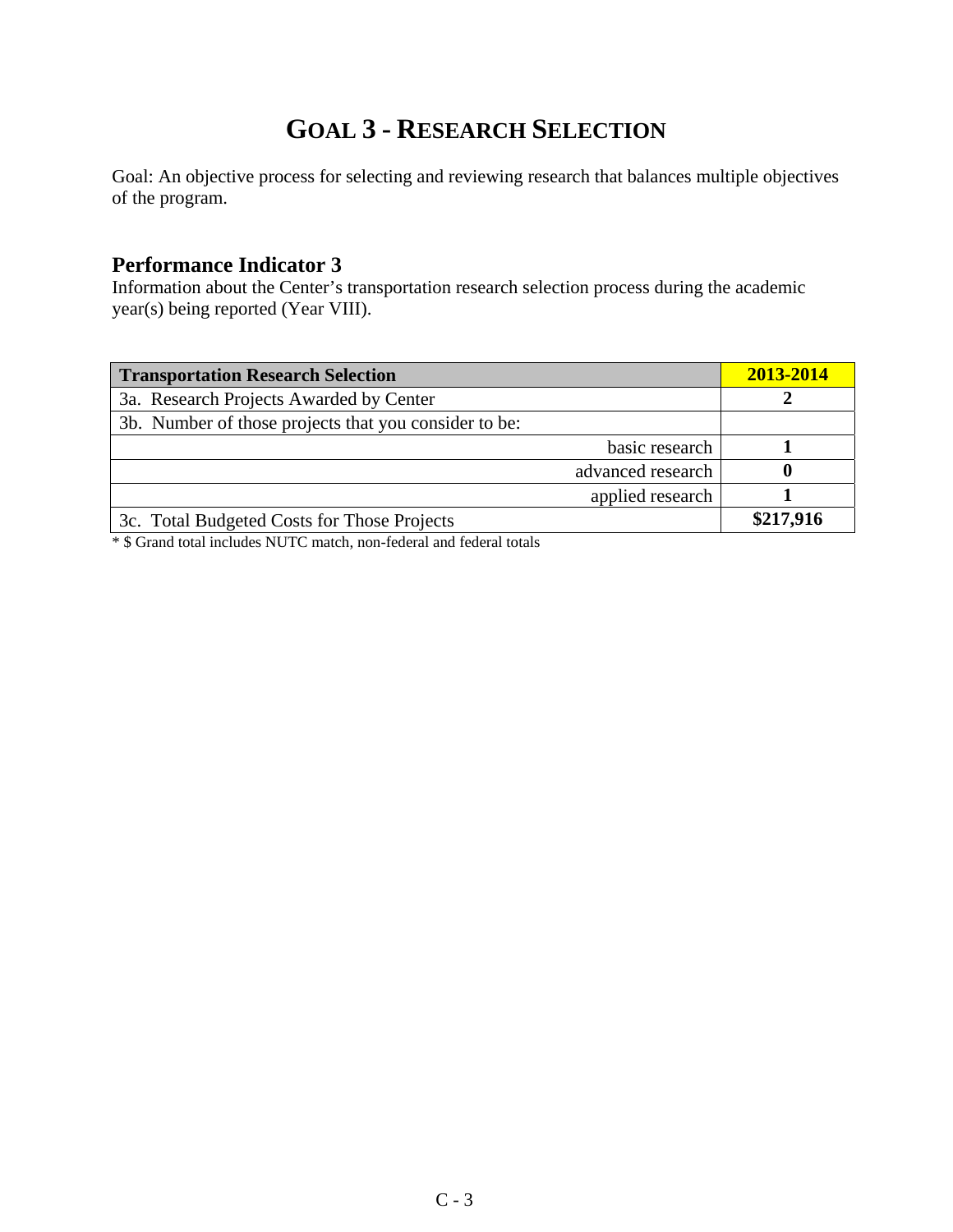## **GOAL 4 - RESEARCH PERFORMANCE**

Goal: An ongoing program of basic and applied research, the products of which are judged by peers or other experts in the field, to advance the body of knowledge in transportation.

#### **Performance Indicator 4**

Information about the Center's transportation research performance during the academic year(s) being reported (Year VIII):

| <b>Transportation Research Performance</b>                                                                                                        | 2013-2014 |
|---------------------------------------------------------------------------------------------------------------------------------------------------|-----------|
| 4a. Number of reports issued that resulted from transportation research projects<br>funded by the NUTC grant.                                     | 43        |
| 4b. Number of transportation research papers presented at academic/professional<br>meetings that resulted from projects funded by the NUTC grant. | 57        |

\* Performance is defined as a meritorious accomplishment, such as distinguished service awards, best paper award, fellow member, etc.